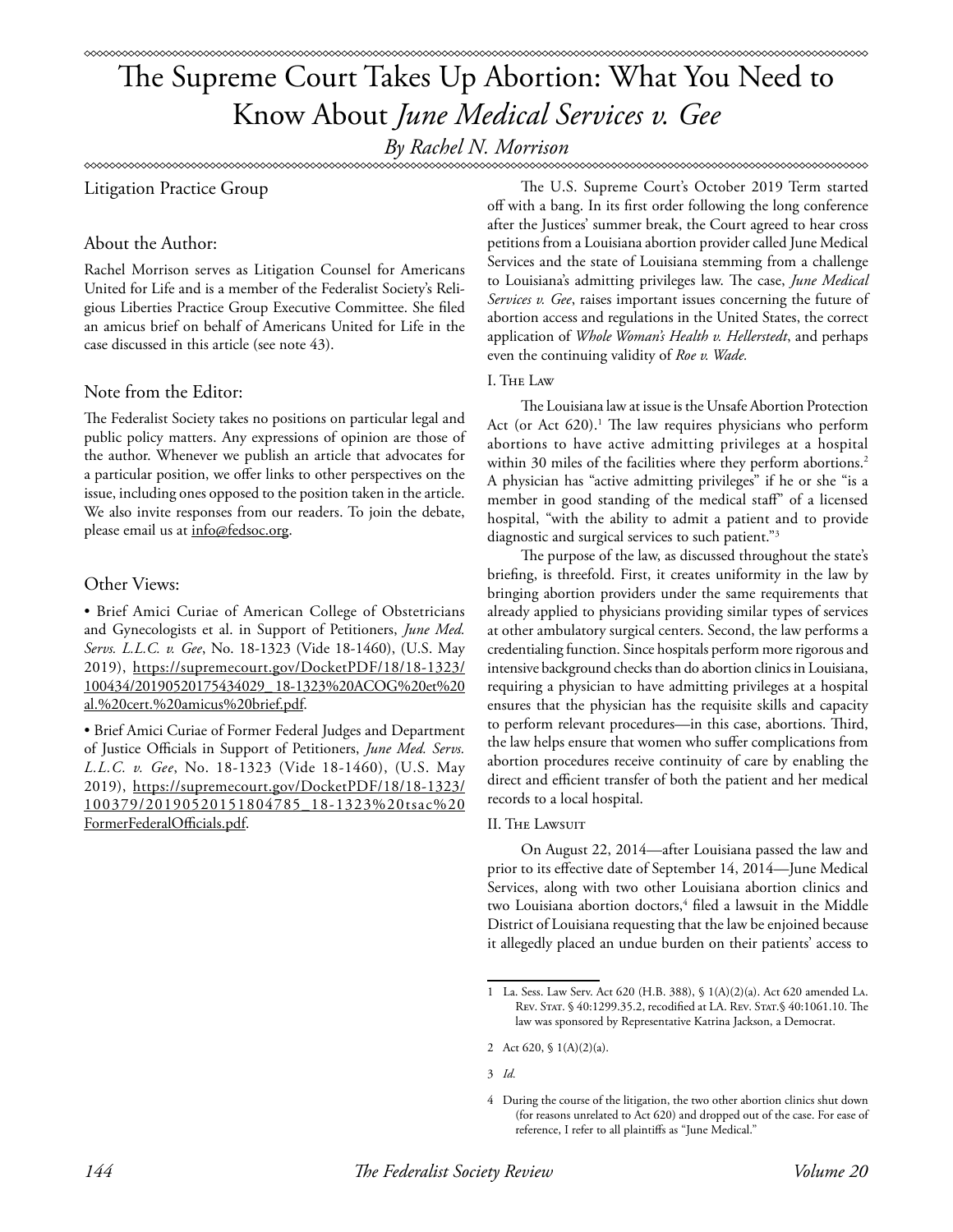abortion. In *Planned Parenthood of Southeastern Pennsylvania v. Casey*, the Supreme Court established the undue burden standard to determine whether an abortion regulation violates the Constitution.5 "[A]n undue burden is a shorthand for the conclusion that a state regulation has the purpose or effect of placing a substantial obstacle in the path of a woman seeking an abortion of a nonviable fetus."6

The district court entered a temporary restraining order, keeping Louisiana's law from going into effect during preliminary injunction proceedings.7 After a bench trial, the court granted a preliminary injunction, holding that the admitting privileges requirement was facially unconstitutional and enjoining enforcement of the law.8 Louisiana's request to the district court to stay the injunction pending appeal was denied, but its request to the Fifth Circuit Court of Appeals for an emergency stay pending appeal was granted.9 The Fifth Circuit explained, "Louisiana is likely to prevail in its argument that [June Medical] failed to establish an undue burden on women seeking abortions or that the Act creates a substantial obstacle in the path of a large fraction of women seeking an abortion."10 The court also noted that a pending Supreme Court case—*Whole Woman's Health v. Hellerstedt*<sup>11</sup>*—*involved a nearly identical admitting privileges law in Texas.12 The following day, June Medical filed an application in the Supreme Court to vacate the Fifth Circuit's stay.<sup>13</sup> A week later, the Supreme Court granted June Medical's application and vacated the Fifth Circuit's stay.<sup>14</sup>

### III. The Supreme Court's Intervening *Hellerstedt* Decision

At the end of June 2016, the Supreme Court issued its decision in *Hellerstedt*. By a 5-3 vote (Justice Antonin Scalia passed away shortly before the opinion came down), the Court invalidated two provisions of Texas' H.B. 2, which required abortion doctors to have admitting privileges at a local hospital and abortion facilities to follow certain surgical-center standards.<sup>15</sup>

- 8 June Med. Servs. LLC v. Kliebert, 158 F. Supp. 3d 473 (M.D. La. 2016).
- 9 June Med. Servs. L.L.C. v. Gee, 814 F.3d 319 (5th Cir. 2016).

10 *Id.* at 328.

- 11 136 S. Ct. 2292 (2016).
- 12 *See June Med. Servs.*, 814 F.3d at 328 n.16 (noting that the interests at issue in *Hellerstedt* were not implicated in the case).
- 13 Application to Vacate Stay, *June Med. Servs., L.L.C. v. Gee*, No. 15A880 (U.S. Feb. 25, 2016), https://www.supremecourt.gov/search. aspx?filename=/docketfiles/15a880.htm.
- 14 Order Granting Application, *June Med. Servs., L.L.C. v. Gee*, No. 15A880 (U.S. Mar. 4, 2016), https://www.supremecourt.gov/search. aspx?filename=/docketfiles/15a880.htm.
- 15 136 S. Ct. at 2300.

These provisions were unconstitutional, the Court said, because they created an undue burden on abortion access.<sup>16</sup>

Notably, the *Hellerstedt* Court modified *Casey*'s undue burden standard by requiring that "courts consider the burdens a law imposes on abortion access together with the benefits those laws confer."17 After weighing the benefits and burdens of Texas' law, the Court ultimately invalidated the two provisions because "[e]ach place[d] a substantial obstacle in the path of women seeking a previability abortion."18 Citing the record 22 times, the majority opinion explained that the district court "applied the correct legal standard" when it "considered the evidence in the record—including expert evidence, presented in stipulations, depositions, and testimony."19

After Hellerstedt came down, the Fifth Circuit remanded the case back to the district court to "engage in additional fact finding required by" *Hellerstedt*. 20 On April 25, 2017, the district court entered final judgment and permanently enjoined the law.21 After weighing the evidence, the district court "found that Act 620 confers only minimal" health benefits, but "substantial burdens," and ruled that, on its face, "Act 620 places an unconstitutional undue burden on women seeking abortion in Louisiana."22

### IV. FIFTH CIRCUIT DECISION

On appeal, the Fifth Circuit reversed and ruled 2-1 in favor of Louisiana's law, explaining that there were "stark differences" between the facts and evidence in the Texas case and the facts and evidence in Louisiana's case.<sup>23</sup> Unlike in Texas, there was no evidence that any abortion clinic would close in Louisiana as the result of the law.24 After a detailed examination of the factual record, the Fifth Circuit concluded that Act 620 would—at worst—cause up to one hour of delay for abortion procedures at one of Louisiana's three clinics.25

June Medical appealed to the en banc Fifth Circuit, but the judges voted 9-6 to deny rehearing the case en banc.<sup>26</sup> The court also denied a stay pending appeal.<sup>27</sup>

- 19 *Id.* at 2310.
- 20 June Med. Servs. L.L.C. v. Gee, No. 16-30116 (5th Cir. Aug. 24, 2016) (per curiam).
- 21 June Med. Servs. LLC v. Kliebert, 250 F. Supp. 3d 27 (M.D. La. 2017).

- 23 June Med. Servs., L.L.C. v. Gee, 905 F.3d 787, 791 (5th Cir. 2018).
- 24 *Id.*
- 25 *Id.* at 813.
- 26 June Med. Servs. L.L.C. v. Gee, 913 F.3d 573 (5th Cir. 2019) (per curiam).
- 27 Order, *June Med. Servs., L.L.C. v. Gee*, No.17-30397 (5th Cir. Jan. 25, 2019), https://www.supremecourt.gov/DocketPDF/18/1

<sup>5 505</sup> U.S. 833 (1992).

<sup>6</sup> *Id.* at 877.

<sup>7</sup> June Med. Servs. LLC v. Caldwell, No. 3:14-CV-00525-JWD-RLB, 2014 WL 4296679 (M.D. La. Aug. 31, 2014).

<sup>16</sup> *Id.*

<sup>17</sup> *Id.* at 2309; *see also id.* at 2310 (stating that the district court applied the correct legal standard when it "weighed the asserted benefits against the burdens").

<sup>18</sup> *Id.* at 2300.

<sup>22</sup> *Id.* at 86.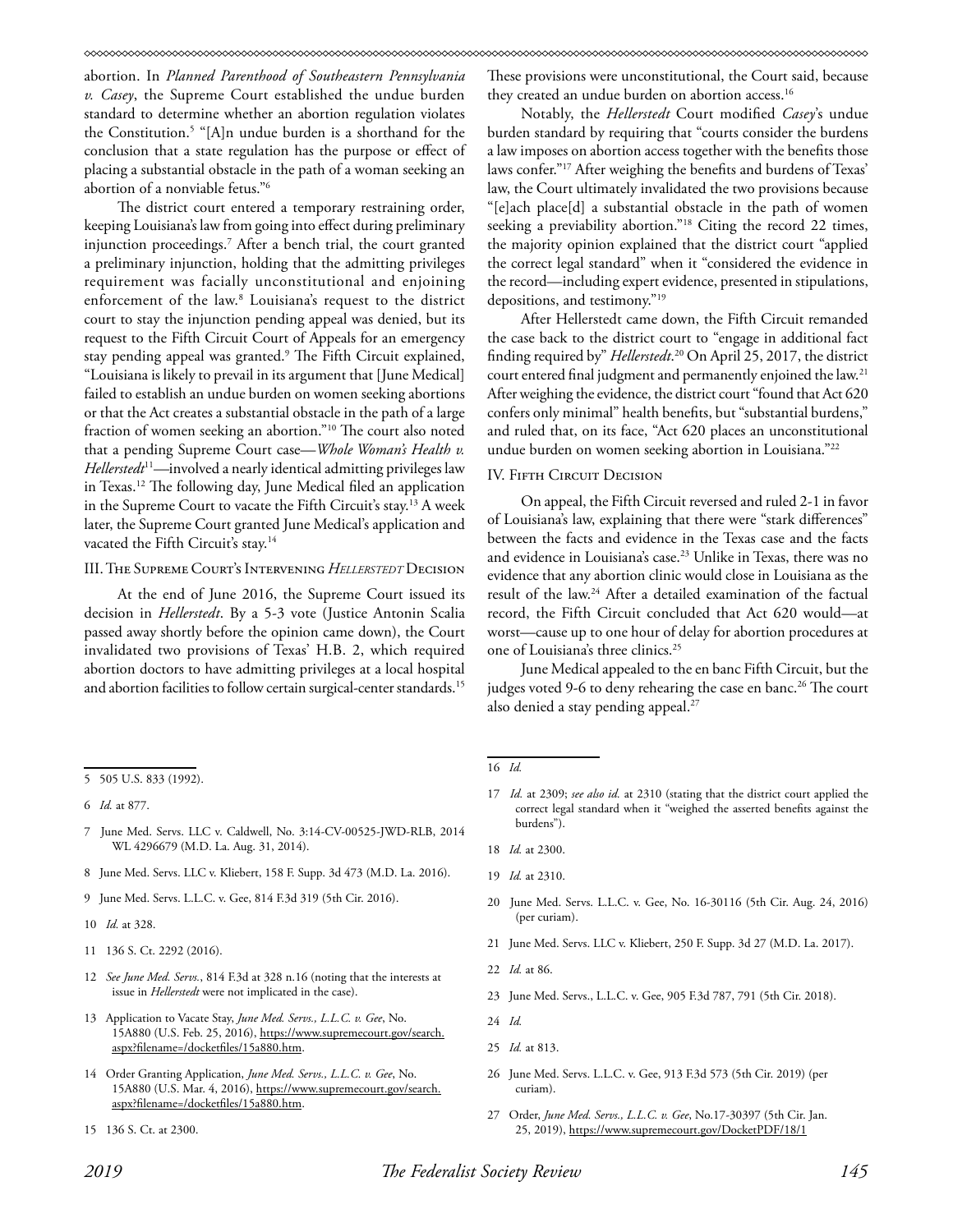V. Emergency Stay Pending Appeal

The same day the Fifth Circuit denied the stay request— January 25, 2019—June Medical made an emergency stay request to the U.S. Supreme Court, asking the Court to stop Louisiana's law that was set to go into effect on February 4 from being enforced while a petition for certiorari was submitted to the Court.28

In order for the Supreme Court to put Louisiana's law on hold while the case was being appealed, there had to be: (1) a "reasonable probability" that the Court (i.e., four Justices) would agree to take the case; (2) a "fair prospect" that a majority of the Justices would ultimately find the law unconstitutional; and (3) a "likelihood of irreparable harm" that would result if the stay was denied.<sup>29</sup>

Louisiana opposed June Medical's stay request, arguing that the law should not be put on hold because this is not the type of case the Court will normally agree to take since June Medical did not identify any conflict in the circuit courts and its disagreement with the Fifth Circuit panel is mainly over how best to interpret the facts.30

The request was made to Justice Samuel Alito as the Justice in charge of emergency requests from the Fifth Circuit, and he referred it to the full Court. On February 1, Justice Alito ordered an "administrative stay," or a temporary hold, through Thursday, February 7 on Louisiana's law to give the Justices more time to review the arguments made by June Medical and Louisiana.<sup>31</sup> The order specified that this temporary hold "does not reflect any view regarding the merits" of the case.<sup>32</sup>

Late Thursday night, just hours before Louisiana's admitting privileges law would go into effect, the Court agreed 5-4 to grant June Medical's emergency stay request, putting Louisiana's law on hold while the case is appealed.<sup>33</sup>

No rationale was given for the Court's decision, which is normal for emergency requests. And despite dissenting in *Hellerstedt*, Chief Justice John Roberts joined the Court's more liberal justices—Justices Ruth Bader Ginsburg, Stephen Breyer, Sonia Sotomayor, and Elena Kagan—in (presumably) agreeing

8A774/81802/20190125210126462\_4%20Order%20Opposing%20 Motion%20for%20Stay.pdf.

- 28 Emergency Application for a Stay Pending the Filing and Disposition of a Petition for a Writ of Certiorari, *June Med. Servs. L.L.C. v Gee*, No. 18A774 (U.S. Jan, 25, 2019), https://www.supremecourt.gov/DocketPD F/18/18A774/81802/20190125210017962\_Motion%20to%20Stay%20 Mandate%20SCOTUS%20Final.pdf.
- 29 Hollingsworth v. Perry, 558 U.S. 183, 190 (2010).
- 30 Objection to Emergency Application for a Stay Pending the Filing and Disposition of a Petition for a Writ of Certiorari, *June Med. Servs. L.L.C. v Gee*, No. 18A774 (U.S. Jan. 31, 2019), https://www.supremecourt.gov/ DocketPDF/18/18A774/86542/20190131142745421\_Opp%20to%20 SCT%20MTS.pdf.
- 31 On Application for Stay, *June Med. Servs. L.L.C. v Gee*, No. 18A774 (U.S. Feb. 1, 2019),
- 32 *Id.*
- 33 On Application for Stay, *June Med. Servs., L.L.C. v Gee*, No. 18A774 (U.S. Feb. 7, 2019), https://www.supremecourt.gov/ opinions/18pdf/18a774\_3ebh.pdf.

that there was a "reasonable probability" the Court would agree to take the case and ultimately find the law unconstitutional.

Justices Clarence Thomas, Samuel Alito, Neil Gorsuch, and Brett Kavanaugh would have denied the abortion providers' request and allowed Louisiana's law to go into effect. Justice Kavanaugh wrote a dissent, pointing out the many "factual uncertainties" involved in the case and saying there was no reason at that time for the Court to stay the law because if abortion doctors in Louisiana really could not obtain admitting privileges, they could file as-applied challenges at that point. $34$ 

According to the order, the stay on Louisiana's law would automatically be lifted if the case was not timely appealed, if the Court decided not to take the case after all, or if the Court issued a final judgment.<sup>35</sup>

### VI. CERT PETITION AND CONDITIONAL CROSS-PETITION

In April 2019, June Medical filed a petition for certiorari.<sup>36</sup> The question presented was: "Whether the Fifth Circuit's decision upholding Louisiana's law requiring physicians who perform abortions to have admitting privileges at a local hospital conflicts with this Court's binding precedent in [*Hellerstedt*]."37

June Medical argued that the decision below conflicts with the Supreme Court's decision in *Hellerstedt*, which struck down a nearly identical admitting privileges law as unconstitutional.<sup>38</sup> They claimed that Louisiana's law lacks health and safety benefits and will burden women seeking abortions in Louisiana. Therefore, under *Hellerstedt*'s requirement to "consider the burdens a law imposes on abortion access together with the benefits those laws confer," the "non-existent benefits are outweighed by its extensive burdens."39 June Medical even went so far as to tell the Court that summary reversal is appropriate and that the Fifth Circuit disregarded binding precedent.<sup>40</sup>

Louisiana opposed June Medical's petition, arguing that the Fifth Circuit made no legal error and emphasizing the multiple complex issues of fact and law, which made the case procedurally unsuited to further review.<sup>41</sup> If the Court did grant review, Louisiana said it would only be appropriate to clarify or limit *Hellerstedt*. 42

- 34 *Id.* at 4 (Kavanaugh, J., dissenting).
- 35 *Id.* at 1 (majority opinion).
- 36 Petition for Writ of Certiorari, *June Med. Servs. L.L.C. v Gee*, No. 18-1323 (U.S. Apr. 17, 2019), https://www.supremecourt.gov/ DocketPDF/18/18-1323/96862/20190417170452829\_2019-04-16%20 Petition%20for%20a%20Writ%20of%20Certiorari.pdf.
- 37 *Id.* at i.
- 38 *Id.*
- 39 *Id.* at 31 (first quotation quoting *Hellerstedt*, 136 S. Ct. at 2309).
- 40 *Id.* at 32–35.
- 41 Brief in Opposition at 21–35, *June Med. Servs. L.L.C.*, No. 18- 1323, (U.S. July 19, 2019), https://www.supremecourt.gov/ DocketPDF/18/18-1323/108674/20190719131435281\_18-1323%20 BIO--PDFA.pdf.
- 42 *Id.* at 36–39.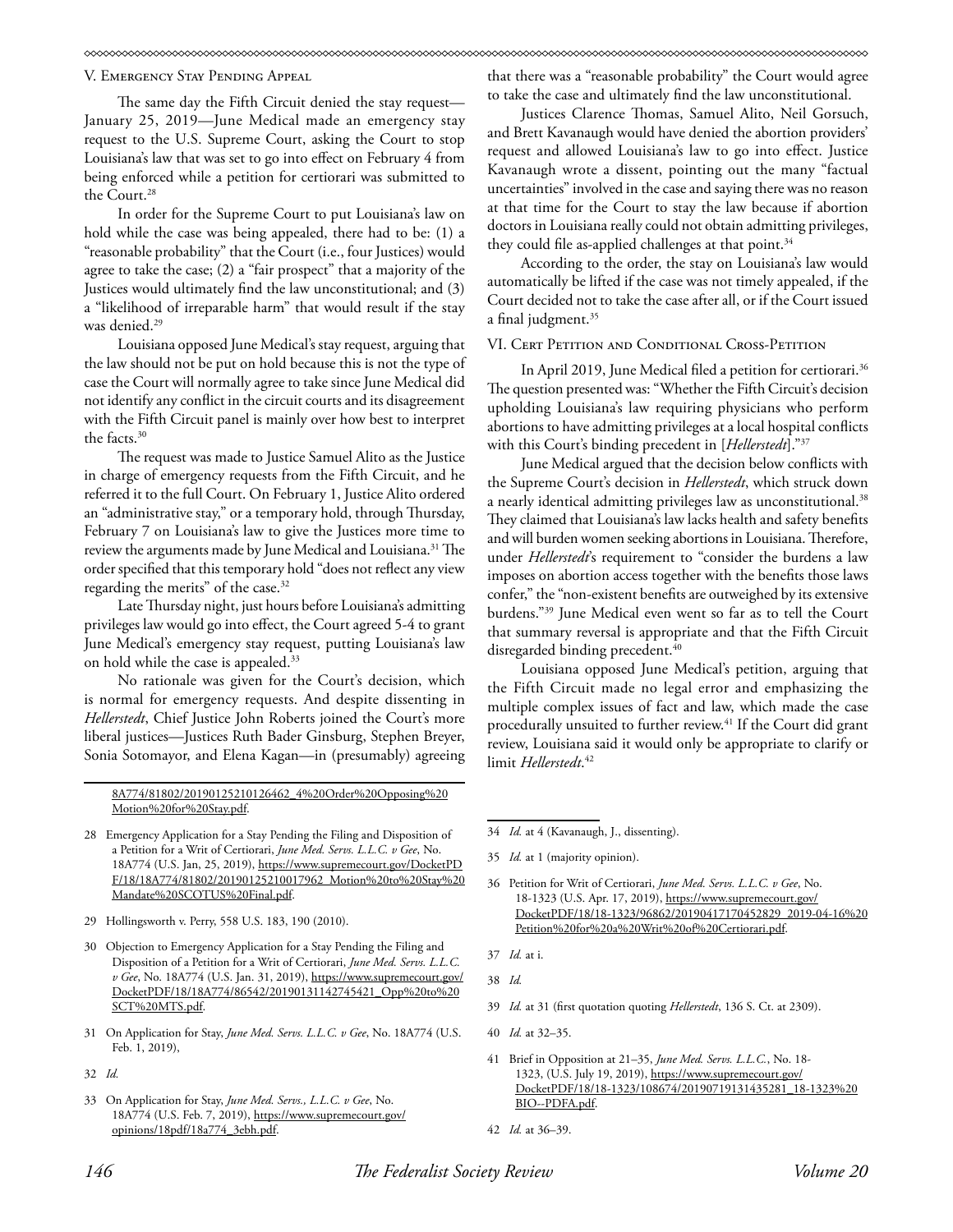In addition to opposing June Medical's petition, Louisiana filed a conditional cross-petition, arguing that if the Court agrees to take the case, it should also consider whether abortion providers can be assumed to have third-party standing to challenge health and safety regulations, such as Louisiana's admitting privileges  $law.<sup>43</sup>$ 

Ordinarily, parties must bring a lawsuit on their own behalf, but sometimes third parties can bring a lawsuit on behalf of another. Usually, the Court's third-party standing doctrine requires: (1) a "close" relationship between the third party and the person who possess the right, and (2) a "'hinderance' to the possessor's ability to protect his own interests."44 But this changed in the abortion context after the Supreme Court's decision in *Singleton v. Wulff*, in which the Court stated that "it generally is appropriate to allow a physician to assert the rights of women patients as against governmental interference with the abortion decision."45 Since then and based on this generality, many lower courts and even the Supreme Court have generally assumed that abortion providers have third-party standing on behalf of women seeking abortions without any meaningful, particularized analysis (as is required in other contexts) of whether there is a close relationship between abortion providers and their patients and a hinderance to the patients' ability to sue on their own behalf.<sup>46</sup>

Louisiana also raised the issue in its conditional crosspetition of whether objections to prudential standing (including

Full disclosure: I filed an amicus brief on behalf of Americans United for Life (AUL), where I serve as Litigation Counsel, arguing that abortion providers should not be assumed to have third-party standing to bring legal challenges against health and safety regulations on behalf of their patients. *See* Brief Amicus Curiae of Americans United for Life in Support of Cross Petitioner, *Gee v. June Med. Servs. L.L.C.*, No. 18- 1460 (Vide 18-1323), (U.S. June 24, 2019), https://aul.org/wp-content/ uploads/2019/06/18-1460-Amicus-Brief-of-Americans-United-for-Life. pdf. AUL's brief explains that June Medical brought the current legal challenge against a backdrop of serious health and safety violations by Louisiana abortion clinics and professional disciplinary actions against and substandard medical care by Louisiana abortion doctors. The violations and disciplinary actions by Louisiana abortion providers documented in the brief demonstrate that June Medical does not have a close relationship with their patients and should not have third-party standing:

There is an inherent conflict of interest between abortion providers and their patients when it comes to state health and safety regulations. It is impossible for abortion clinics and doctors to share or represent the interests of their patients when they seek to *eliminate* the very regulations designed to protect their patients' health and safety.

*Id.* at 3–4.

- 44 Kowalski v. Tesmer, 543 U.S. 125, 130 (2004).
- 45 428 U.S. 106, 118 (1976).

third-party standing) are waivable or not, pointing to a circuit split.<sup>47</sup>

June Medical opposed the cross-petition, arguing that Louisiana had waived its challenge to third-party standing, that third-party standing is subject to waiver, and that there is no underlying circuit split for the court to resolve.<sup>48</sup> They argued that settled precedent establishes that abortion providers have third-party standing and there is no reason for the Court to revisit the issue.<sup>49</sup>

## VII. COURT GRANTS CERT ON BOTH PETITIONS

On October 4, 2019—the first day orders were issued from the Justices' long conference after the summer break—the Court granted both petitions for certiorari and consolidated the cases for briefing and one hour of oral argument.<sup>50</sup> The questions presented are:

- 1. Whether abortion providers can be presumed to have third-party standing to challenge health and safety regulations on behalf of their patients absent a "close" relationship with their patients and a "hindrance" to their patients' ability to sue on their own behalf;
- 2. Whether objections to prudential standing are waivable; and
- 3. Whether the U.S. Court of Appeals for the 5th Circuit's decision upholding Louisiana's law requiring physicians who perform abortions to have admitting privileges at a local hospital conflicts with the Supreme Court's binding precedent in *Whole Woman's Health v. Hellerstedt* (2016).

Oral argument will likely be set for late winter or early spring 2020.

VIII. Isn't Louisiana's Law the Same as Texas' Law in *Hellerstedt*?

The first thing usually mentioned about this case is that Louisiana's law is materially similar or identical to the Texas law that the Supreme Court found unconstitutional in 2016 in *Whole Woman's Health v. Hellerstedt*. 51 But the Court's ruling in *Hellerstedt* does not mean that all admitting privileges laws are per se unconstitutional or that there is sufficient evidence in the record that Louisiana's law will lead to the closure of a large number of abortion clinics in Louisiana. Determining whether an abortion regulation is unconstitutional under the undue burden test is a fact-intensive inquiry that requires state-specific evidence that the law causes a substantial obstacle to abortion access. Therefore,

<sup>43</sup> Conditional Cross-Petition, *Gee v. June Med. Servs. L.L.C.*, No. 18-1460 (Vide 18-1323), (U.S. May 20, 2019), https://www.supremecourt.gov/ DocketPDF/18/18-1460/100385/20190520152745385\_June%20I%20 CCP.pdf.

<sup>46</sup> *Cf*. *Hellerstedt*, 136 S. Ct. at 2322 (Thomas, J., dissenting) ("[A] plurality of this Court fashioned a blanket rule allowing third-party standing in abortion cases.").

<sup>47</sup> Conditional Cross-Petition at i.

<sup>48</sup> Opposition to Conditional Cross-Petition for a Writ of Certiorari*, Gee v. June Med. Servs. L.L.C.*, No. 18-1460 (Vide 18- 1323), (U.S. Aug. 23, 2019), https://www.supremecourt.gov/ DocketPDF/18/18-1460/113451/20190823150745557\_18-1460%20 Plaintiffs%20Opposition%20to%20Conditional%20Cross%20Pet.pdf.

<sup>49</sup> *Id.*

<sup>50</sup> Order List: 588 U.S. (U.S. Oct. 4, 2019), https://www.supremecourt.gov/ orders/courtorders/100419zr\_onkq.pdf.

<sup>51 136</sup> S. Ct. 2292.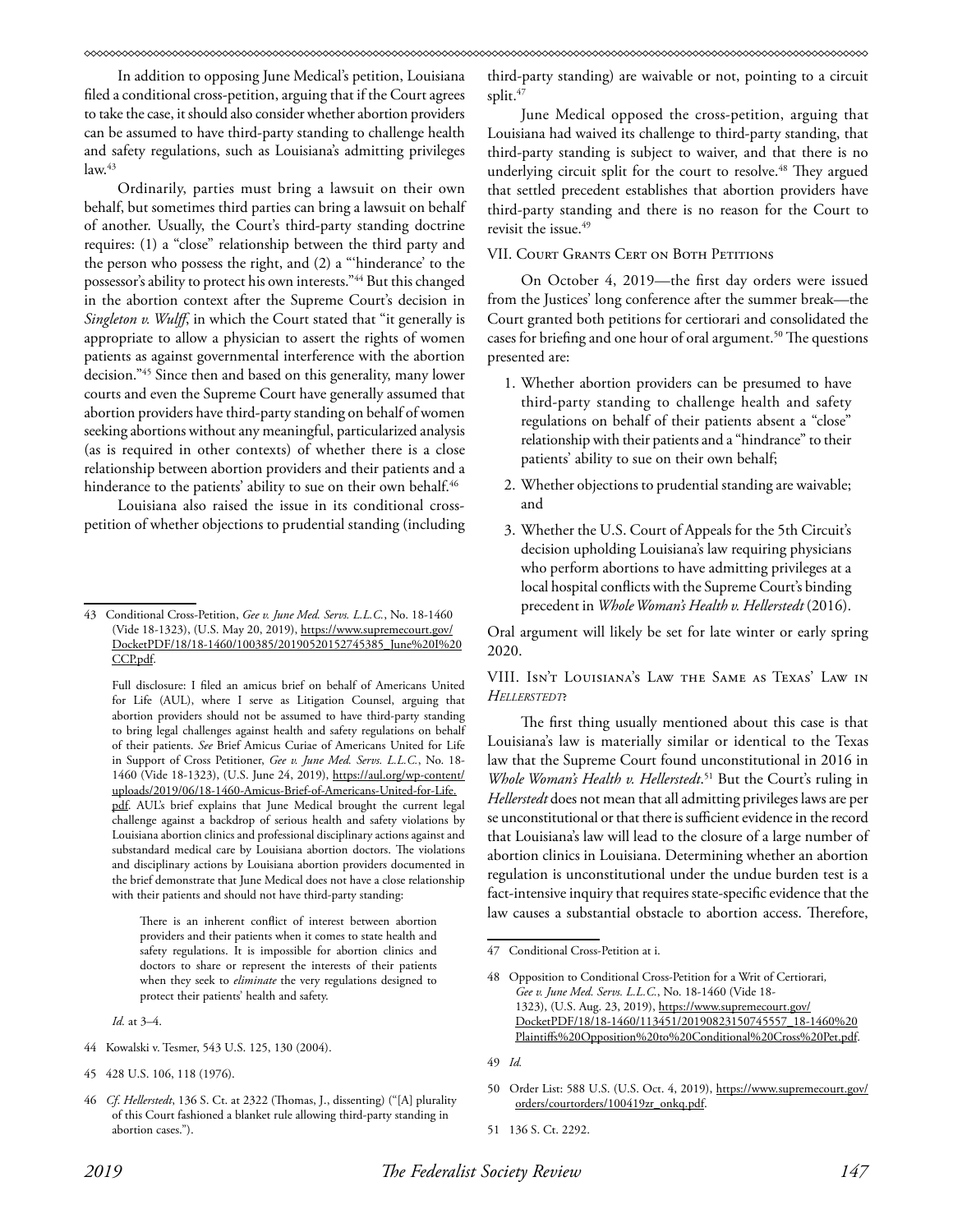the Justices will look at all of the specific factual nuances in the record to determine whether this case is *Hellerstedt* 2.0 or if there are "stark differences" between Texas and Louisiana, as the Fifth Circuit held.

### IX. Who Has Standing?

Regarding the first question presented, the assumption of third-party standing for abortion providers has been called into question by academics and judges alike, including most notably Justice Thomas.52 In Thomas' *Hellerstedt* dissent, he stated:

The Court's third-party standing jurisprudence is no model of clarity. Driving this doctrinal confusion, the Court has shown a particular willingness to undercut restrictions on third-party standing when the right to abortion is at stake. And this case reveals a deeper flaw in straying from our normal rules: when the wrong party litigates a case, we end up resolving disputes that make for bad law.53

Given comments like this, Justice Thomas may jump at the opportunity to provide clarity to the Court's third-party standing doctrine in the abortion context.

If the Court clarifies its doctrine on standing and requires that there be a close relationship between abortion providers and their patients and a hinderance to their patients' ability to sue on their own behalf in order for abortion providers to legally challenge an abortion regulation, it will presumably kick the case back down to the district court to decide in the first instance whether June Medical has standing to challenge Louisiana's law. The case could then be resolved by the Supreme Court on a procedural issue clarifying the standard for third-party standing, without an actual determination on the merits of the constitutionality of Louisiana's law, or even whether June Medical does or does not have standing in this particular case.

If, however, the Court decides that abortion providers can be presumed to have third-party standing to challenge abortion regulations on behalf of their patients or that objections to prudential standing are waivable, such that it is too late for Louisiana to raise a challenge to June Medical's standing, it would presumably reach the merits on the third question presented whether the Fifth Circuit's decision to uphold Louisiana's admitting privileges law conflicts with *Hellerstedt*.

## X. What is the Correct Interpretation of *Hellerstedt*?

The third question presented in the case would allow the Court to clarify the correct interpretation and application of *Hellerstedt*. Since the Court's decision in 2016, lower courts and parties have disagreed over what *Hellerstedt* requires when it says that a court must consider "the burdens a law imposes on abortion access together with the benefits those laws confer."54

Pro-abortion groups urge a broad reading, claiming that if there is no (or a de minimis) benefit of the law, *any* demonstrated burden—no matter how small—renders the law unconstitutional. Several pro-abortion groups have also brought a novel challenge under *Hellerstedt*, arguing that a state's entire abortion regulatory scheme, or a group of a state's abortion laws, cumulatively create an undue burden.55 This new claim is referred to as a "cumulative burden claim" or "cumulative effects challenge."56

On the other hand, states defending their abortion regulations urge a more narrow reading of *Hellerstedt*, pointing out that the Court explicitly relied on *Casey* when it invalidated Texas' law57 and that *Casey*'s standard "asks courts to consider whether any burden imposed on abortion access is '*undue*.'"58 Thus, a regulation on abortion cannot be unconstitutional unless the law places a substantial obstacle in the path of a woman seeking an abortion *and* its "numerous burdens substantially outweigh[] its benefits."59

*Hellerstedt* has created confusion for state legislators who are unsure what type of abortion-related health and safety laws (if any) they can pass. If the Court gets to the merits or at least opines on what the standard of review is for determining the constitutionality of abortion regulations, *Hellerstedt*'s requirements should be made clearer to parties, judges, and state legislators.

Four of the five Justices in the *Hellerstedt* majority are still on the Court: Justices Ginsburg, Breyer (the author), Sotomayor, and Kagan. The three dissenting Justices remain as well: Chief Justice Roberts and Justices Thomas and Alito. There are two new Justices: Justices Gorsuch replaced Justice Scalia, who passed away shortly before the *Hellerstedt* opinion was issued, and Justice Kavanaugh replaced Justice Kennedy, who joined the majority. This case presents the first opportunity for both Justices Gorsuch and Kavanaugh to rule on the merits of an abortion decision addressing the application of *Hellerstedt*, *Casey*, and *Roe.*

None of the four Justices in the *Hellerstedt* majority will likely disagree with that opinion, especially considering they voted

<sup>52</sup> *See, e.g.*, Stephen J. Wallace, Note, *Why Third-Party Standing in Abortion Suits Deserves A Closer Look*, 84 Notre Dame L. Rev. 1369 (2009) (arguing that abortion providers generally fail to meet the prudential requirements for asserting third-party standing on behalf of their patients).

<sup>53 136</sup> S. Ct. at 2322 (internal citation omitted).

<sup>54</sup> *Id.* at 2309.

<sup>55</sup> *See, e.g.*, Complaint, *Planned Parenthood of Ariz., Inc. v. Brnovich*, No. 19- 207 (D. Az. Apr. 11, 2019); Complaint, *Whole Women's Health Alliance v. Hill*, No. 18-1904 (S.D. Ind. June 21, 2018); Amended Complaint, *June Med. Servs. v. Gee*, No. 17-404 (M.D. La. June 11, 2018); Amended Complaint, *Jackson Women's Health Org. v. Currier*, No. 18-171 (S.D. Miss. Apr. 9, 2018); Complaint, *Whole Women's Health Alliance v. Paxton*, No. 18-500 (W.D. Tex. June 14, 2018); Complaint, *Falls Church Medical Center v. Oliver*, No. 18-4238 (E.D. Va. June 20, 2018).

<sup>56</sup> So far, one district court judge has thrown this claim out and a Fifth Circuit panel has held that *Hellerstedt* "is not precedent" for this novel claim. *See* Order, *Falls Church Medical Center v. Oliver* No. 18-4238 (E.D. Va. Sept. 26, 2018) (dismissing cumulative burden claim); Order, *In re: Rebekah Gee*, No. 1930353, Slip. Op. at \*30 (5th Cir. Oct. 18, 2019) (stating *Hellerstedt* does not support "cumulative-effects challenges").

<sup>57</sup> *See Hellerstedt*, 136 S. Ct. at 2300 ("We must here decide whether two provisions of Texas' House Bill 2 violate the Federal Constitution as interpreted in *Casey*."); *id.* at 2309 ("We begin with the standard, as described in *Casey*."); *id.* at 2309 ("The rule announced in *Casey*, however, requires . . . .").

<sup>58</sup> *Id.* at 2310.

<sup>59</sup> Planned Parenthood of Ark. & E. Okla. v. Jegley, 864 F.3d 953, 958 (8th Cir. 2017).